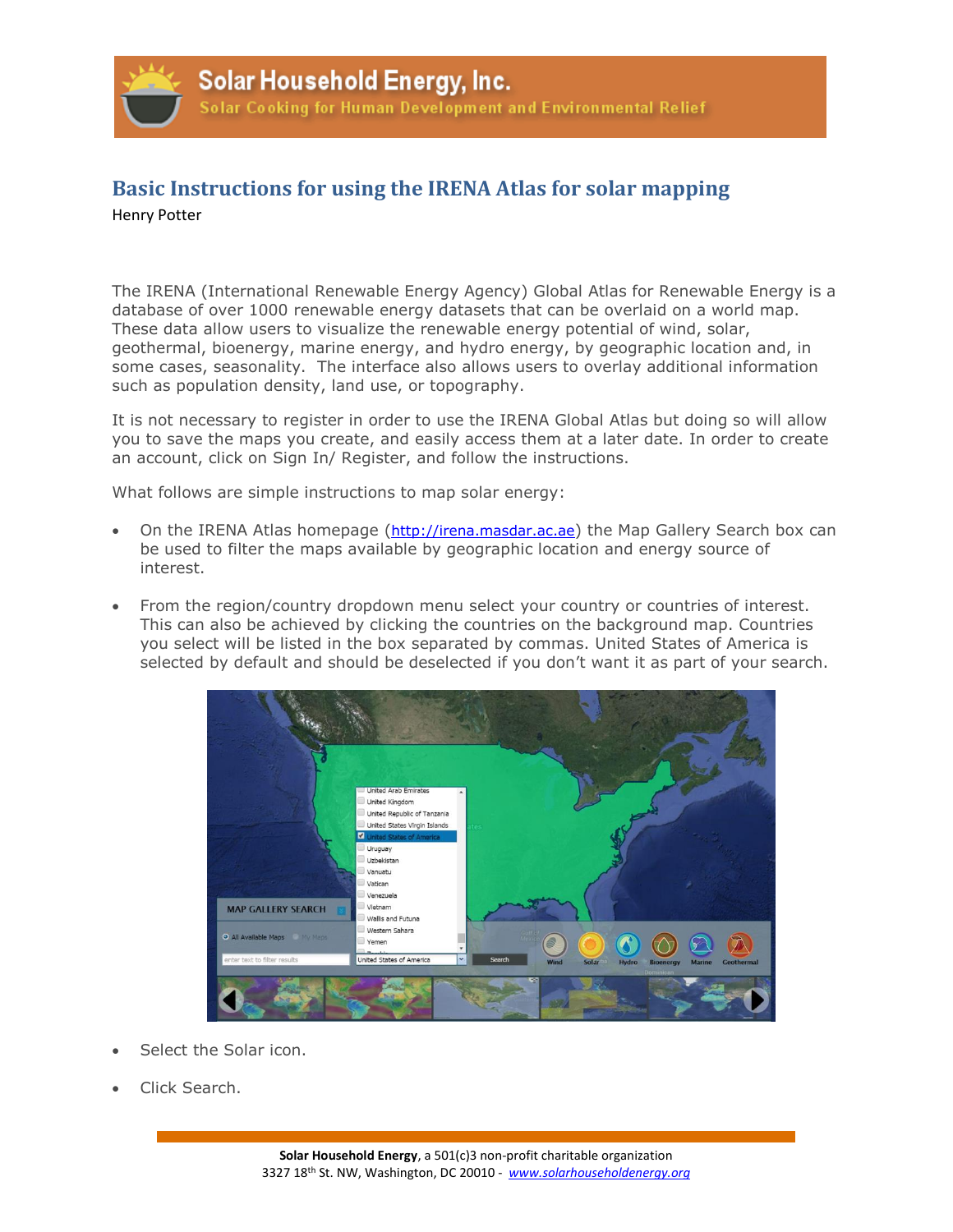## Basic Instructions for using the IRENA Atlas for solar mapping 2

- A series of map icons will be displayed which satisfy the search criteria. They can be scrolled through using the large black arrows at the far sides of the Map Gallery Search box. When the mouse icon hovers over a map, a data description will be displayed. This includes such information as where the data came from, what geographic location it covers, and the spatial resolution, i.e. surface area per data point.
- Once you have chosen a dataset, click Open. The dataset will load and will be layered on top of a Google Hybrid Map.
- An extensive and easy to use dataset for solar mapping is the 3TIER Global Wind and Solar Datasets. This provides worldwide average annual GHI (Global Horizontal Irradiance) – the amount of shortwave solar radiation received by a surface horizontal to the ground. The data has a spatial resolution of 3 km, and provides average annual values calculated from over 10 years of data. Further instructions are specific to the 3TIER datasets.
- Scroll through the available maps to the one labeled 3TIER Global Wind and Solar Datasets. The 3TIER dataset can also be navigated to by searching 3TIER in the filter results box.



- Select the 3TIER dataset and click Open.
- When the 3TIER dataset is open the available map layers are displayed on the left of the screen. The default layout is Global Wind. Deselect this and select Global Solar. The map will then display GHI overlaid on a Google Map.